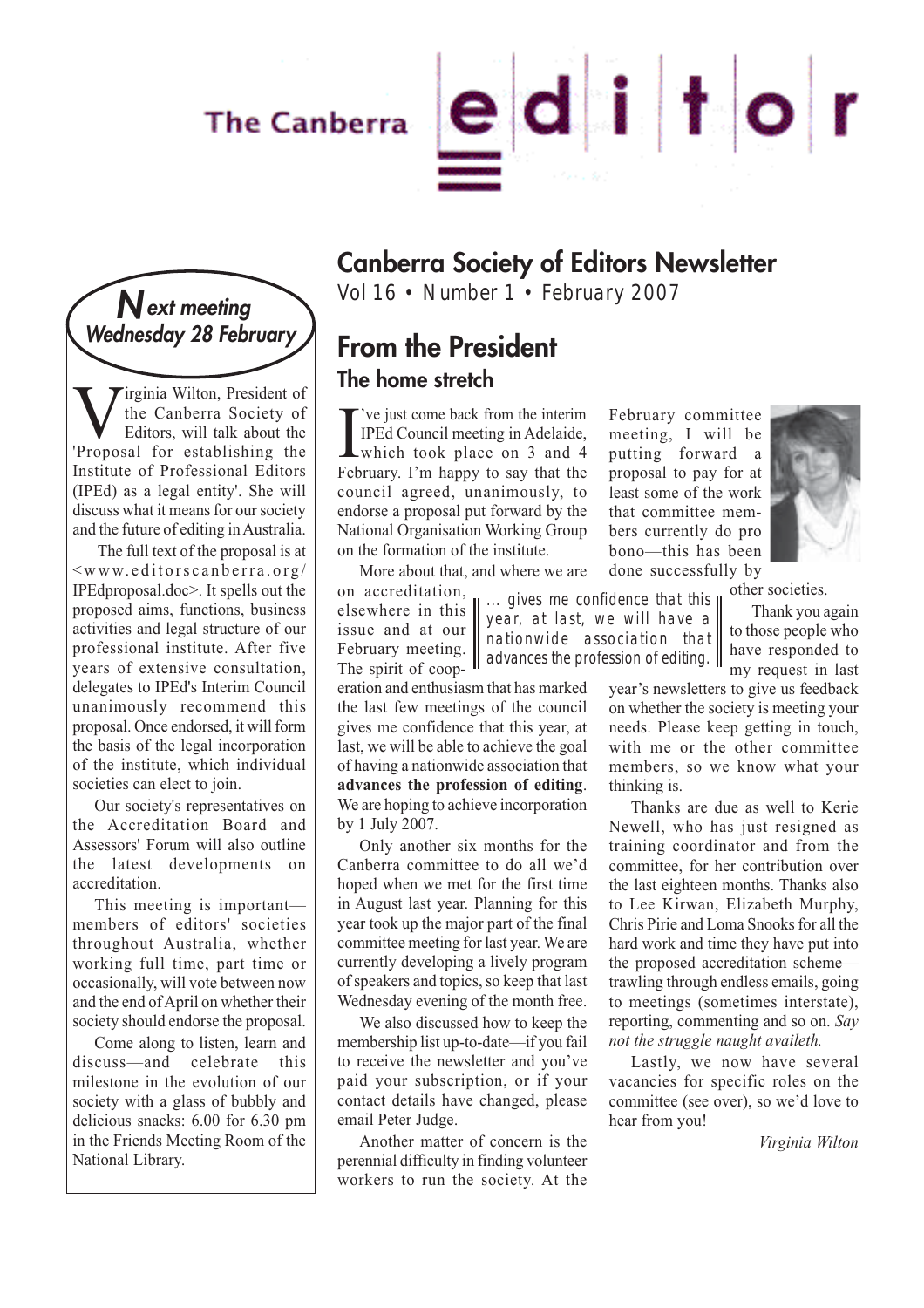# **Poets and editors: what do we have in common?**

*Summary of a talk given by Geoff Page to the Canberra Society of Editors at its annual dinner on 29 November, 2006*

Course, I know that the tasks of editors vary<br>considerably, from the almost complete rewriting of<br>documents right through to proofreading.<br>Nevertheless one may be able to draw a distinction between considerably, from the almost complete rewriting of documents right through to proofreading. Nevertheless, one may be able to draw a distinction between editors as perhaps the boundary riders of language and poets as the renewers or, at least, the polishers of language. We are

both concerned with perfection, even as we know it must elude us. After all, Auden said: 'A poem is never finished; it is only abandoned'. And which editor so far hasn't edited a document of some length without still finding some kind of literal in it?

Both of us are concerned with the final product on the page, its fidelity to its intention, its graphic appearance—not only with paragraphing and stanza breaks but with font sizes and typefaces, the proportion of print to white paper and so on. We care what the whole thing looks like—whether it be a delicious coffee-table book or a good poem on cream

wove paper in a fine, clean font (with serif, of course!)

Both groups, too, are concerned with syntax and grammar, but not quite in the same way. We poets are prepared to bend it, to take liberties (to use our 'poetic licence', if you will). We remember, however, that Ezra Pound famously said: 'A poem should be at least as well written as prose'. Editors tend to have a more conservative view of syntax since they are normally concerned with direct clarity rather than any intentional ambiguity.

It's also intriguing, in this regard, to think of our relative position along a spectrum, all the way from poetry to screenwriting. Editors tend to come in up the screenwriting end. Essentially, the more money involved, the greater the editorial interference or rewriting. Poetry, being the lowestpaid genre, is therefore the least edited. Probably to our detriment.

Poets, of course, are notoriously concerned, even precious, about the integrity of their work. Paradoxically, they tend to think of it as all their own whereas, in fact, there has often been a large input from mentors, colleagues, magazine and newspaper editors, proofreading spouses et al. And, of course, they are standing on the shoulders of all the poets who came before them (or the great ones, anyway).

Editors should have an important role in this process but, owing to financial exigencies—and perhaps the sensitivities of poets—this is not often the case. Ironically, poets should be completely at ease with the idea of revision. There has normally been an enormous amount of it before the poem even leaves the poet's hands. *Vide* Auden's comment above. And wasn't it Coleridge who said: 'Poetry is the best words in the best order'?

My own experiences of being 'edited' as a poet include the very helpful efforts of my first and only 'creative writing' teacher, Merv Wasson, in the mid-sixties, some useful comments by Rodney Hall in the late sixties when I was first sending poems to the *Australian* and the much more recent efforts of my partner, Alison Hastie, who proofreads virtually everything I write and helps me discover weaknesses I'd overlooked—and often more serious ones than mere spelling mistakes and typos etc.

My experience of fiction editing, when I published two prose novels in the 1980s, is not well remembered at this distance. I think it was fairly minimal—which is not to say

that I necessarily got everything right. I do know, however, that major novelists, such as Roger McDonald, are convinced that editing is a vital part of the writing process.

As a formal or informal mentor, I have quite often 'edited' other poets' work—once, notoriously, to the extent of rewriting the whole poem. I think the woman concerned has yet to forgive me. There is also the problem of suggesting improvements to the work of creative writing students and then 'marking' it on the supposition that it is more theirs than yours.

One thing I would like to say that poets and editors have in common is a weakness for

pedantry—though I must confess, as a former English teacher, that some of my esteemed poetic colleagues are not as pedantic as I would wish. I think the issue boils down, these days, to what's still worth fighting for (or should that be 'for what is still worth fighting'?)

We can probably stop worrying about the split infinitive and not having a preposition at end of a sentence. That was the sort of nonsense up with which Winston Churchill would not put. And then, of course, there's the little girl who said: 'What did you bring me that book to be read to out of from for?'

But what about singular possessive pronouns? Should everyone pick up their pencil? Or his and her pencil? Should we always use the possessive case with verbal nouns (I disagree with your doing that ...). I rather think so. Ditto for the subjunctive mood ('If I were you' not 'If I was you'. Likewise with 'To Who It May Concern'. I think we need the 'whom' there.

Singulars and plurals derived from the Greek are more problematic. I still like 'criterion' but can perhaps put up with 'platypuses' rather than 'platypi'. Then, of course, there are all the wrongly used words. An umpire should be 'disinterested' but not 'uninterested' etc.

I'm aware, naturally, that editing involves much more than pedantry. I know it involves a sense of the work as a whole, the ordering of its parts and the suggesting of changes which will ensure it embodies its best intentions and possibilities.

I think that both poets and editors are only too aware of the prevailing situation with editing these days: the unwillingness of publishers to spend significant money on it; the declining abilities of publishers themselves to deal with minutiae of grammar, punctuation etc.

And, of course, the ancient art of poetry is now on the bottom of this totem pole anyway.Things may be a little different in the public service. There, at least, there will be

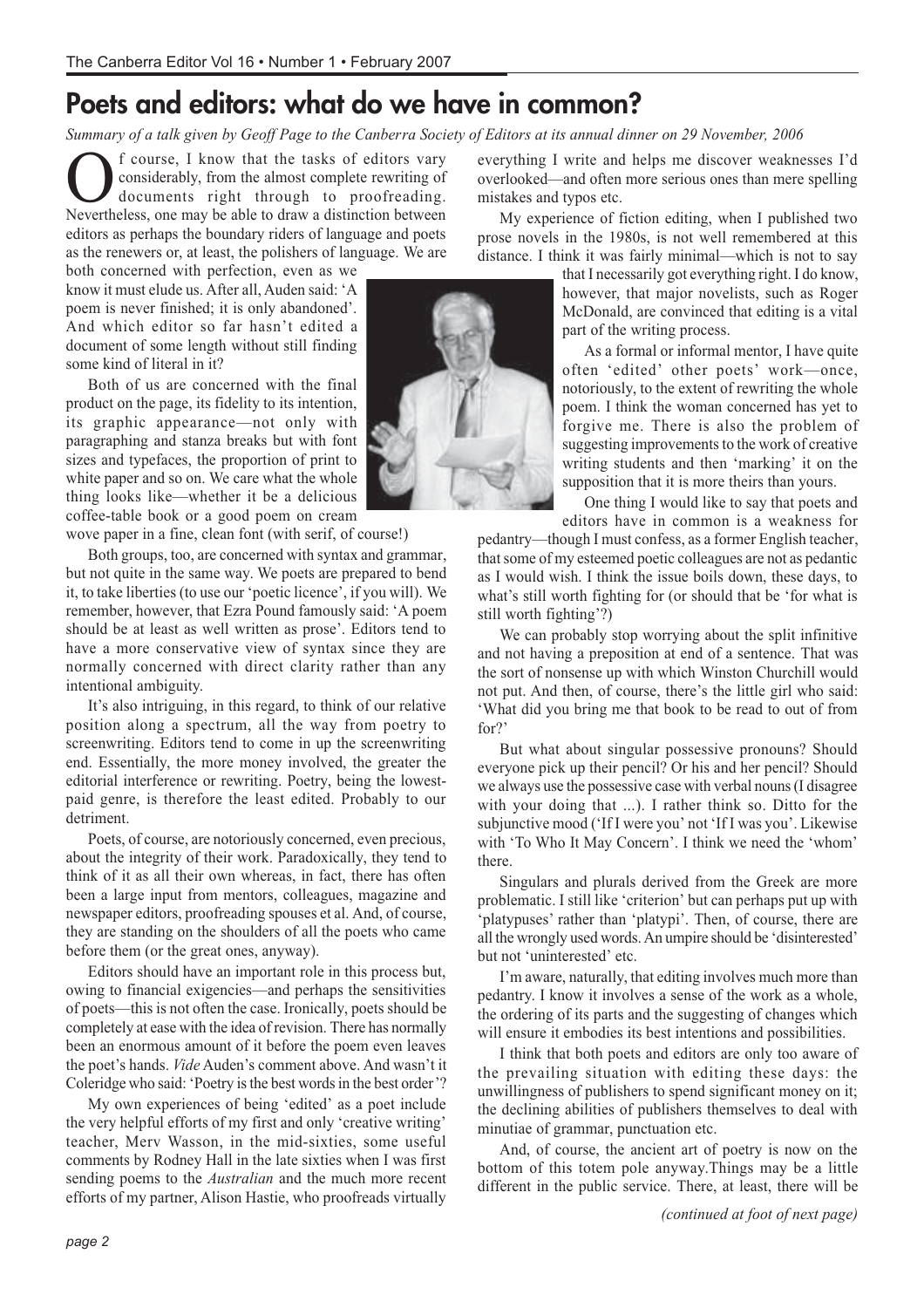# **And what a dinner it was ...**

The Canberra Society of Editors'<br>November dinner at Zest in<br>Kingston had some of the<br>elements of a notential social disaster but November dinner at Zest in Kingston had some of the elements of a potential social disaster but was, for many of the diners, the best endof-year dinner yet.

This contradiction is easily explained: the adverse conditions—it

plentiful and the desserts were moreish, to say the least. To round out the meal, Zest's proprietor handed out glasses of his speciality, vodka frappé. It was so good I just had to wheedle the recipe out of a waitperson.

The evening was Fun (note the capital 'F'). The cameraderie was palpable, the



was windy, it was cold and we were dining outside—created an atmosphere of community spirit.

Most of us expected that the evening would be balmy and that we would dine indoors in air-conditioned comfort. We dressed accordingly, in our shoulderbaring summer frocks and short-sleeved shirts. Our guest speaker, the renowned poet Geoff Page, knew better. He and his partner Alison Hastie were warmly dressed for sitting outdoors in the forecast low temperature. And we were lucky that they were, for Alison gladly lent her warm woolly hat and scarf. Claudia Marchesi and others handed out parkas and woollies from their car boot stashes, and John McLeod obligingly zoomed home to round up more outerwear. Those who had brought scarves and gloves shared them around, to cries of: 'But you're colder than I am—you wear them'. And there we are in the photo, all rugged up.

Perhaps the cold encouraged conversation. Chatter was lively and animated, and we were encouraged to mingle by the buffet food service.

The food was wonderful. We were welcomed with a delicious array of canapés and drinks. The main course was

food and drink excellent, and Geoff's talk was thoughtful and entertaining. It was a pleasure to hear poetry read by its author.

Enhanced by the adversities, the evening was hugely enjoyable.

*Ann Parkinson*

#### *(Poets and editors, continued)*

some concern with what is the appropriate 'weasel' word (starting with 'appropriate', perhaps?). Some editors will be concerned with jargon but more about what jargon to use than with abandoning it altogether—an impossible task anyway in many circumstances.

I hope I have demonstrated that we poets and editors have more in common than we might at first suppose. May there be good relations between us, starting with the excellent meal you have provided for me and Alison in exchange for these remarks.

*Geoff Page*

Geoff then finished off with a few of his poems which raise editorial issues of one sort or another. They included: 'Babel', 'Nouns & Verbs', 'Clouds', 'The Sentence' and some short poems from his recent chapbook *Europe 101* (Picaro Press). Find one on page 8—we'll have some more in future issues.

### **Canberra Society of Editors Inc.**

ABN 77 022 481 553 www.editorscanberra.org PO Box 3222 Manuka ACT 2603

#### **Committee members 2006–07**

#### **President**

Virginia Wilton 0417 691 269 virginia@whh.com.au vwilton@homemail.com.au

**Vice President** Ann Parkinson 6282 1993 Ann.Parkinson@atrax.net.au

**Immediate past President** Claudia Marchesi 6287 1110 (w) cmarchesi@netspeed.com.au

**Secretary** Alan Roberts 6251 2172 alan.roberts@velocitynet.com.au

**Treasurer** Susan Wales 6242 1800 (w); 6259 5342 (h) swales@earlychildhood.org.au

**Newsletter editor, web minder, membership files** Peter Judge 6296 6211 (w/h/fax) peter.judge@netspeed.com.au

**Membership Secretary** Ed Highley 6296 1461(h) 0412 358 151(m) ed@clarusdesign.com

**Public Officer** Helen Topor 6207 3414 (w) helen.topor@cit.act.edu.au

**Publicity & hospitality coordinator** vacant

**Catering coordinators** Jeneen and John McLeod 6291 0861 (h) jmcleods@bigpond.net.au

**IPEd delegate** Virginia Wilton 6273 3048 (w) virginia@whh.com.au

**IPEd Accreditation Board** Lee Kirwan 6296 5210 leora.kirwan@hotmail.com

Chris Pirie 6282 3730 cpirie@netspeed.com.au

**Committee members at large** Shirley Dyson Louise Oliver Larissa Joseph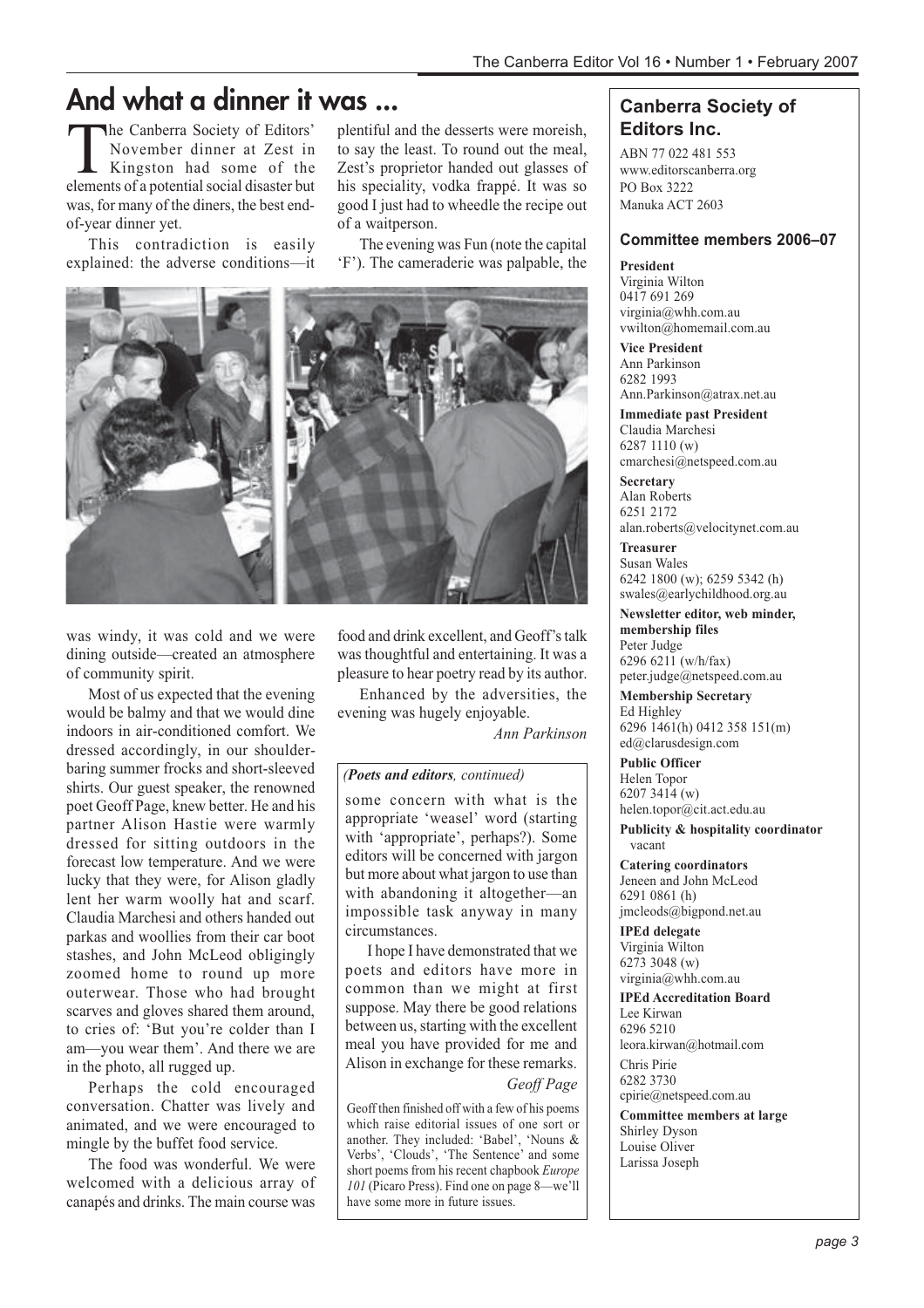# **Fiddly bits—project management**



appy New Year! I'm back again, and this year I thought I'd start by sharing with you my thoughts on some of the things that are not precisely editing but part of the process nevertheless. I'm calling them the 'fiddly bits'.

When you first receive a request to do an editing job, you need to find out quite

a bit about the job, the size and complexity of the publication, its target audience, its purpose, what level of edit is appropriate, and so on—indeed everything you need to know before you can submit a quote. This is **project definition**, and you need to go through this process every time, whether you get the job or not. More about this another time.

Once your quote has been accepted and you've agreed to do the job, you then need to organise your work and possibly that of others on your team. You need to schedule tasks, set deadlines, assemble resources, work out a budget and see that you and your colleagues get paid. That's all in addition to actually editing the document—which is your real skill.

It doesn't matter how large or small the project is, if it's a real project, it needs **project management**.

We don't have space for details here, so I will recommend some reading at the end. Here I'll touch on the major stages of the project cycle and the steps the editor can take to make sure that the project meets some management criteria. But first—

### **What is a project?**

It has a definite beginning and a definite end. An example would be getting your organisation's next newsletter out by the end of the month. It's not a process—a process is ongoing. An example would be running the personnel section in a company.

- It has direction—it's goal-oriented. Once you've decided on the objective for the project, stick to it.
- It consists of connected or interrelated activities or tasks everything that has to be completed before you can say that the project is finished and satisfactory. These can be grouped into main sections such as initial negotiations with the author, the designer and the printer; the first read to find out the extent and level of edit required; doing the actual edit; and so on. Major projects need to be broken down and grouped like this so that the whole project doesn't appear daunting. Dealing with lots of mini projects is much easier than trying to cope with the whole thing in one gulp.
- It is unique—even if you churn out a newsletter every month, each newsletter is a separate and unique project there's no other project exactly the same. The principles of project management remain the same for every project, large or small, but the components change every time, so it's a new ball game every time.

### **What is project management?**

It brings together and makes best use of all the resources needed to complete the project. These include: people skills and effort; facilities and equipment; technical know-how; money. I don't think you can do this in your head—it needs to be written down and preferably charted along a time line. A lot of factors have

to be considered, such as budget, time constraints, variability of team members' skills, and so on. Time for pencil and paper!

### **The life cycle of a project**



*Defining* the project is a major part of the whole editing process. It includes identifying what the job is about, who it's for, what its purpose is etc. Is it a straightforward copy-edit or is the whole structure in need of re-thinking to be effective? How far can I go, given time and budget constraints? Are my current skills good enough for what's required? What is the aim—to clean up or to clear up? (More on project definition another time.)

*Planning* is essential. There are a couple of sayings that have more than a grain of wisdom in them: 'Failing to plan is planning to fail' and 'Plan your work, then work your plan'. It's always a good idea to brainstorm—scribble down quickly all the tasks you can think of, in any order, that you'll need to attend to—something like this:

Go!→Read→Check spelling, punctuation, grammar, paras & correct→Who? ID audience→Style check→See author→send to printer→Done!

Use arrows to indicate sequence, and then convert this list to a task sheet, with the name of the task and its identifying number, an indication of what must precede each task (*Predecessor*), and an estimate of the duration of each task.

| ID             | Name of task                                                                                    | Pre-<br>decessor | Duration       |
|----------------|-------------------------------------------------------------------------------------------------|------------------|----------------|
| 1              | Start                                                                                           | N/A              | $0d$ (day)     |
| $\overline{2}$ | Identify audience in order to<br>set appropriate style and level<br>of language                 | 1                | 1 <sub>d</sub> |
| 3              | Read typescript                                                                                 | 1                | 1 <sub>d</sub> |
| 4              | Check spelling, punctuation<br>and other basic grammar /<br>paragraph construction              | 3                | 1d             |
| 5              | Correct errors in these                                                                         | 3, 4             | 1 <sub>d</sub> |
| 6              | Check for consistency of<br>writing style                                                       | 3                | 0.5d           |
| 7              | Send copy of marked-up<br>typescript to author (or liaise<br>some other way)—reach<br>agreement | 6                | 1d             |
| 8              | Send typescript to printer                                                                      | 7                | 0.5d           |
| 9              | End project                                                                                     | 8                | 0d             |

There are many more tasks in most projects, but this will serve to illustrate how a task sheet can be set out.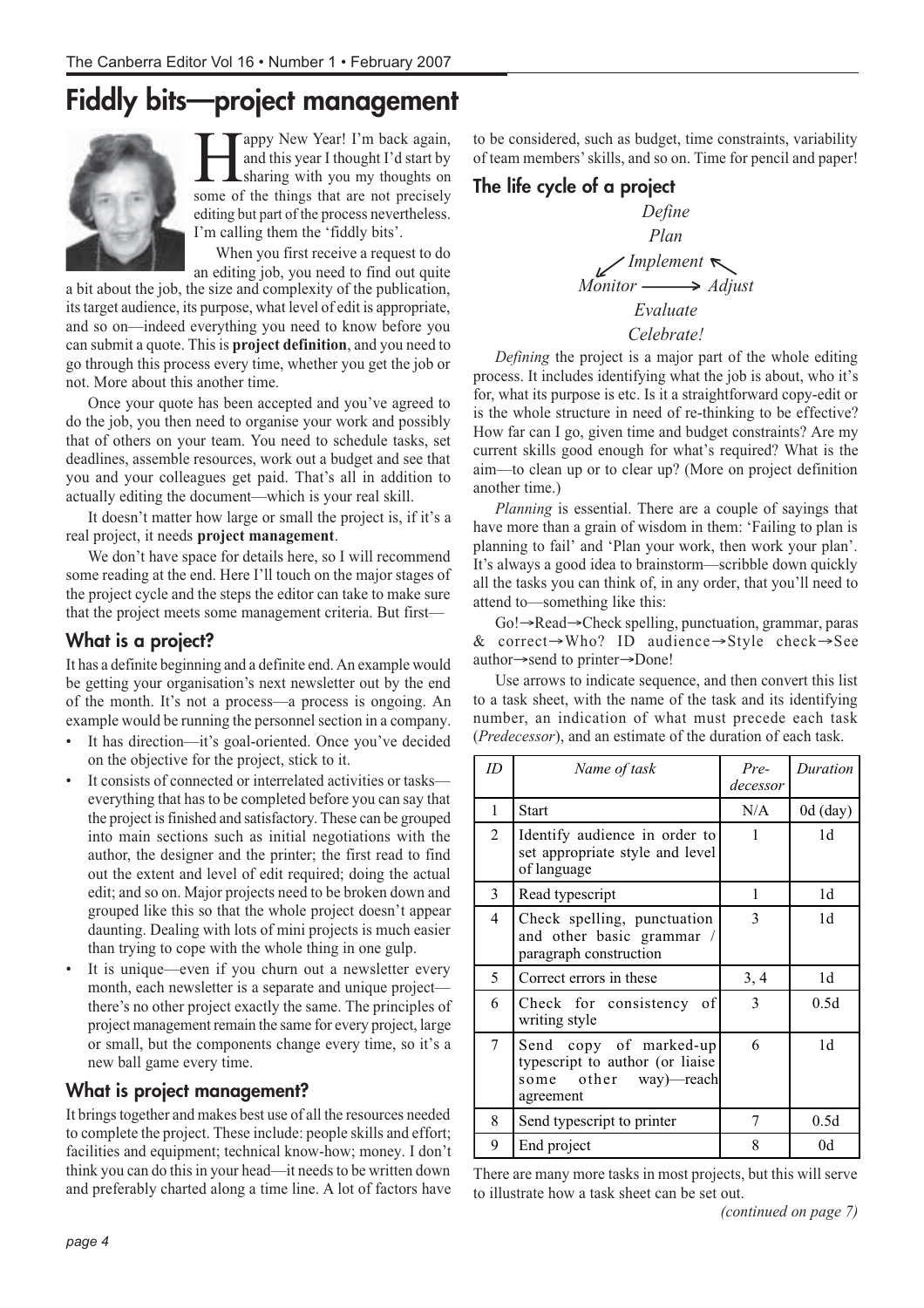# **Thinking about words—leave, French leave and happy holidays**

épingle anglaise!

**A** nother Christmas has come and gone, together with<br>New Year and Twelfth Night. Did you enjoy your<br>holiday? A former boss of mine always used to reply<br>to that question with 'Not bad—olad it's over' leaving us New Year and Twelfth Night. Did you enjoy your holiday? A former boss of mine always used to reply to that question with, 'Not bad—glad it's over', leaving us wondering just what was missing in his life. Or what he perhaps knew that we didn't.

And, for you, was Christmas a holiday or a Holy Day? Or both rolled into one? A very personal distinction that depends on a tangle of beliefs and perspectives and your family situation and who knows what else. Was it just a 'break', or 'time off'? Do you identify with the ladies in the cartoon who are looking at the Nativity scenes in the Christmas card display and complaining that 'nowadays they're bringing religion into everything'?

In early times 'holiday' was generally spelt in two words *holy day* (*haly day, hooly day*)—although the single word *holiday* (OE *halizdazum*) is found as early as the Lindisfarne

gospel in 950 AD. However it was spelt, the intention was very much in the sense of a religious festival, and remained so up until the 16th century. The one-word spelling varied—*holiday, holliday, haliday, halliday*. The *hali-* or *halli*- part has links to modern 'hallow', as in 'hallowed be Thy name'. Medieval copyists were prone to write it in one or two words more or less randomly.

The use of *holiday* to mean a period of recreation away from work, without any

religious connotation, became common after 1600. But from then up to our present day the distinction is blurred, and Christmas is now more likely to be called a holiday than a holy day, whatever your beliefs. Indeed, the *Encyclopaedia Britannica* comments, 'Since the early 20th century, Christmas has also been a secular family holiday, observed by Christians and non-Christians alike, and marked by an increasingly elaborate exchange of gifts. In this secular celebration a mythical figure named Santa Claus plays the pivotal role.' *Mythical*? Poor St Nicholas! And the greeting 'Happy holiday' is increasingly taking the place of 'Merry Christmas'.

In many other countries it is more common to send New Year cards instead, but I always suspect this is because people don't get around to thinking about their cards until too late, and you can still wish 'Happy New Year!' well into February.

When I was growing up in England, before World War II, it was a long-standing custom in my family to put the Christmas decorations up on Christmas Eve and take them down on Twelfth Night (Epiphany), 6 January. Nowadays, Christmas seems to creep into the shops earlier and earlier. Advent has become more important because children enjoy the amusing calendars with little windows, and few people pay attention to Epiphany. There is, anyway, some confusion about its significance. The Eastern church (the older usage) celebrates the baptism of Jesus at Epiphany. The Western church commemorates the visit of the Magi, the wise men from Persia—the Greek word *epiphaneia* means 'manifestation' and so the first introduction of Jesus to the gentiles. By the early 4th century, the date of Christmas was fixed at 25 December to coincide with the winter solstice, the start of the lengthening days and the Earth's rebirth, celebrated in former ages as the birthday of Osiris-Dionysus, or Mithras, or Sol Invictus (the unvanquished Sun). In the Julian calendar the solstice fell on 6 January, and Epiphany was set on that date some time before 300 AD.



'Vacation' has its origin in the Latin

*vacare,* to be empty or free, and is indeed freedom from one's usual activities. You may not want your vacation to be entirely empty, but the word is related to vacate, vacant, vacuum and the like—all rather dreary. Most of us see a holiday as a time of rest and recreation—R&R in military parlance—but that word 'recreation' has a depth of meaning that can be a little unsettling, almost implying a 'renaissance', your personal re-birth. When you make your new year resolutions are you re-creating yourself? Even if you don't keep them? The word

in its present sense, 'the action of recreating (oneself or another), or the fact of being recreated, by some pleasant occupation, pastime or amusement' (OED), has a longer history than you might imagine. It dates at least from the early 1400s, when Mandeville wrote, 'New things to tell of for solace and recreation of those that like to hear them'.

Mention of R&R brings to mind 'leave' and 'furlough', both words from German roots.

'Leave of absence' uses leave in the sense of permission, related to the German *Urlaubnis*; the German for holiday or a soldier's leave is *Urlaub*. You can of course take leave without permission, and then it is 'French leave'. This is one of a whole series of expressions, mostly having their origins in the 18th and 19th centuries, when the English and French were bandying insults—and frequently shooting at each other into the bargain. The French were then notorious (according to the English) for their habit of walking away from a reception without thanking their host or hostess. But the French for 'French leave' is *filer à l'anglaise*! There is a coarser version, *pisser à l'anglaise*, in which you excuse yourself to visit the toilet and never return. The best-known example of this rude reciprocity is, of course, the 'French letter', which translates in French as *la capote anglaise*. *Capote* was formerly a woman's hat or a military greatcoat with a hood, but is now the folding roof of an open car*.*

I had expected that, in the same vein, the nasty complaint we used to call the 'French disease' or the 'French pox' (syphilis) would be thrown back at us as *la maladie anglaise* or something similar, but not a bit of it. It was probably one of America's earliest and most successful exports, which became endemic in France only two years after Columbus's epic voyage, following Charles VIII's siege of Naples in 1494. Whence it became known variously as *le mal de Naples* or *le mal français* and in other European languages with startling unanimity as *el mal francés*, *il mal francese* and *die Franzosen*.

However, you would not want to finish your holiday musing on such an unpleasant note. Fortunately these verbal associations aren't all bad—one of the synonyms in France of

*(concluded on page 8)*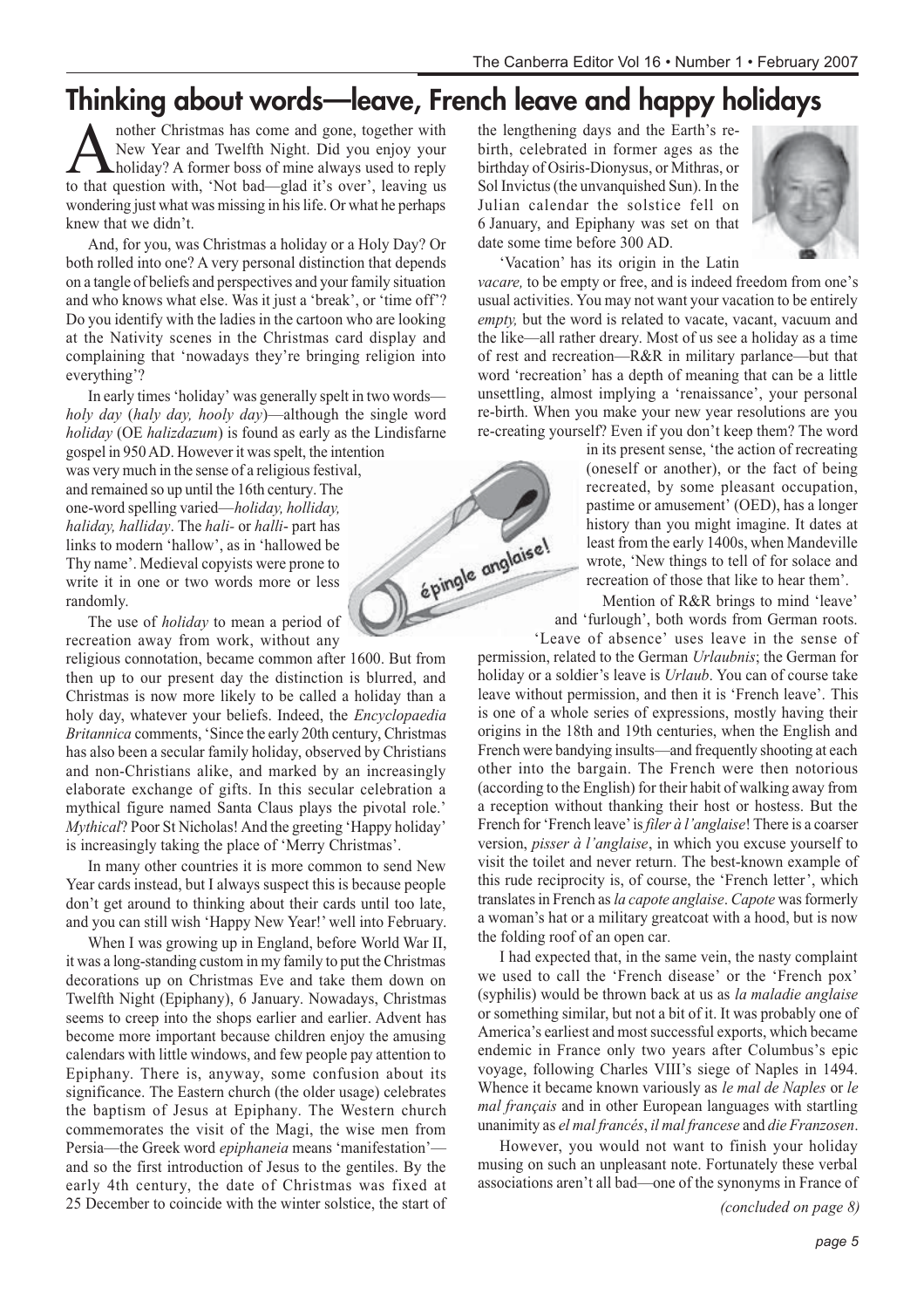# **IPEd Assessors Forum: first meeting, 2–3 December 2006, Melbourne**

#### **What a productive meeting!**

Fourteen assessors from across Australia met in Melbourne<br>to formalise the requirements for editors who wish to be<br>accredited by IPEd. We covered a lot of ground over the<br>two days and the meeting ended with a fruitful outc to formalise the requirements for editors who wish to be two days, and the meeting ended with a fruitful outcome. In summary, we concluded that accreditation by portfolio submission is the ideal, but it's also a complex process that needs to be implemented gradually to ensure its efficacy and sustainability. For the meantime, we propose an initial, basic accreditation step involving a nationwide test of copyediting and other essential skills.

#### **Problems foreseen with portfolio assessment**

The Assessors Forum expected there'd be some problems in assessing applications by portfolio (prepared in accordance with current requirements):

- Detailed assessment criteria will be needed to ensure consistency across the system. The time taken to develop and approve these is likely to cause considerable delay in accreditation for Australian editors.
- Considerable time and costs are likely be required to assess portfolios and for meetings of assessors panels. Assessment of individual applications and portfolios is likely to take about 20 hours per application. This translates into an application fee of about \$2000!
- There may be a 'logjam' with the first flush of applications, many of which may not meet the criteria for full accreditation and this will take up assessors' time unnecessarily.
- Initially, assessors may encounter difficulties in ensuring confidentiality of applicants.
- Applications and portfolios are likely to require considerable time to prepare.
- Applicants may need to submit more than one editing project to demonstrate a range of skills.
- The application limit of 100 pages is too high (should be 30– 50 pages).

#### **How do we feel about a base-level editing test?**

The Accreditation Working Group had already ruled out a test because it could foresee problems in security, labour, remote sites and possible alienation of senior editors. The Assessors Forum, however, thought that these problems could be alleviated by early planning and a good dose of creativity on our part. In contrast, the problems we foresee with portfolio assessment require a lot more thinking, planning and time.

We propose to devise a test made up of a manuscript sample and short-answer questions to test for basic copyediting skills. The test would not replace the portfolio, but rather would provide, simultaneously, a basic level of accreditation and the ability to roll out the accreditation scheme pretty soon — by mid-to-late 2007.

#### **Problems foreseen with a base-level accreditation test**

Even though we propose a base-level test, we can see that we may have to overcome problems with:

- coordination of the test across the different sites
- the need to provide remote and regional editors (and those with special needs) with equity of access
- departing from the model approved by vote of the state and territory societies and getting approval for a new model
- the need to set criteria and assign weighting to sections of Standards

time taken to prepare tests, sample tests and answers and other support materials/activities (such as workshops).

#### **Benefits of a base-level accreditation test**

- Simple objectives: screen-out people who are obviously not yet experienced enough to be called an editor, provide beginning/junior editors with a base level of accreditation (not possible under portfolio-only assessment), provide opportunity for an advanced-level portfolio assessment to be developed — career advancement, recognition for senior editors.
- Simpler to administer than portfolio applications; for example, it could be held on the same day around the country, with invigilators.
- Easier for applicants—less preparation time.
- Easier to ensure fairness and consistency.

#### **How would the test work?**

The test would be conducted once each year (initially at sixmonthly intervals), on the same day in every capital city and at other approved locations. The possibility of email or web-based testing will be investigated to help editors who have difficulty reaching a set venue for various reasons.

The test would be marked 'pass' or 'fail' only — that means you'll be assessed as competent or not. Applicants who fail the test would be able to request a report on their performance.

#### **How will editors be accredited?**

An editor who passes the test would gain certification as an IPEd Accredited Editor. Accreditation at the advanced level would be through a portfolio, the requirements for which we plan to revise during the next year or so.

#### **So what happens next?**

Our recommendations will be presented to the Accreditation Board, IPEd and the state and territory societies for consideration. We'll keep you posted through newsletters and the IPEd website.

#### **Conclusion**

By the end of the meeting we agreed to call this group the IPEd 'Assessors Forum'. In the spirit of IPEd and its predecessor, CASE, the Assessors Forum will work towards consensus in all decision making. We believe that the model we propose offers the best solution to ensuring that IPEd can offer all Australian editors a fair, consistent and economical accreditation scheme.

#### **Breaking news**

The Accreditation Board held a teleconference on 22 January and agreed to recommend that the IPEd Interim Council, at its next meeting on 3–4 February, adopt the new model as proposed by the Assessors' Forum. Following information sessions for their members, the various societies would ask their members to vote for or against acceptance of the new model.

#### **Want to find out more? or to tell us what you think?**

If you'd like to find out more about the recommendations proposed by the Assessors Forum, or if you wish to comment on these recommendations, please see the IPEd webpage at <www.iped-editors.org> or contact your society of editors.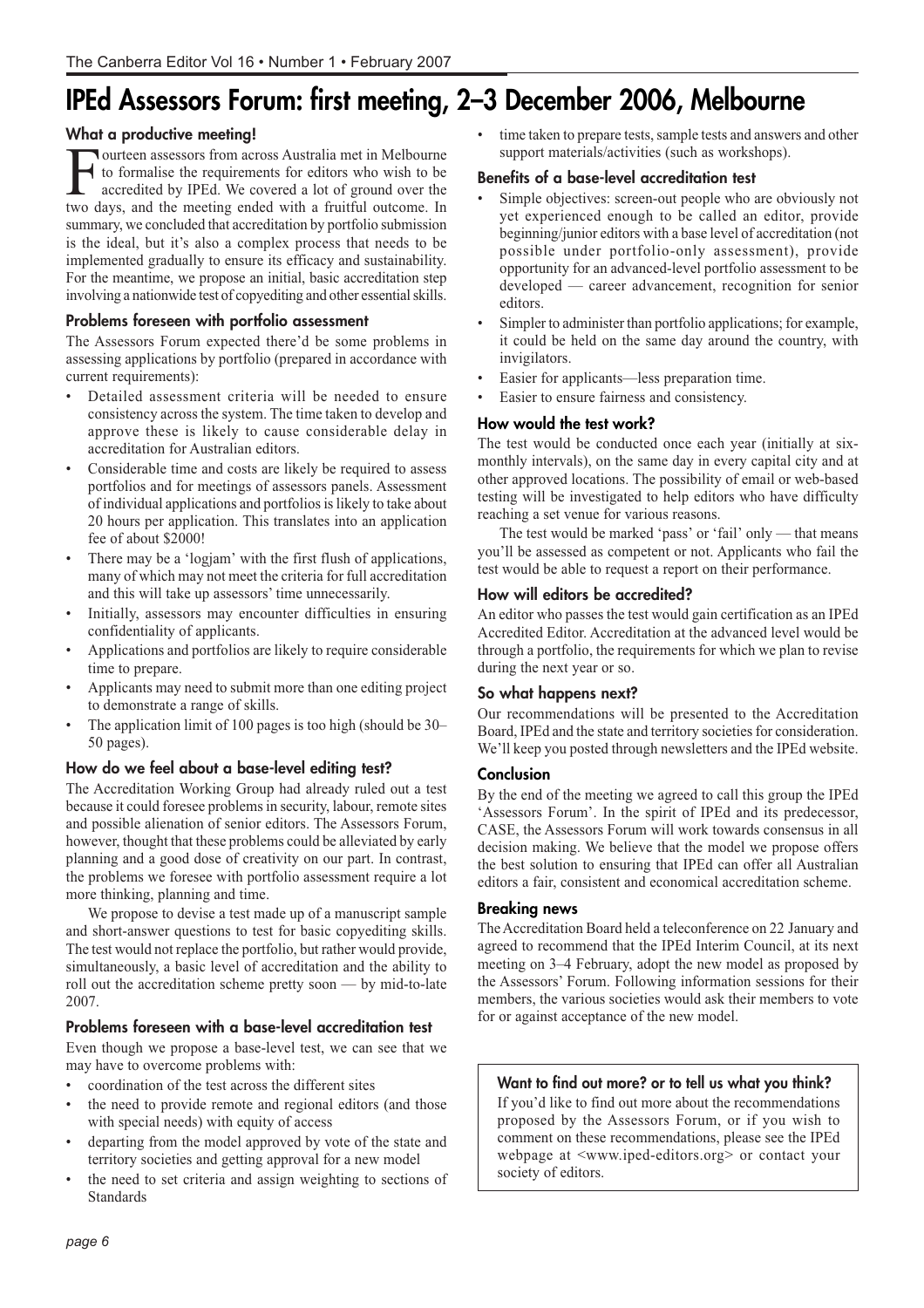### **On-screen editing workshop Saturday 14 April, 10.00 am – 4.00 pm**

In this highly interactive session, Clive Huggan and Steve Neilsen will be projecting displays from a PC and a Mac on to side-by-side screens. In this way, users of both types of computer will be able to follow a familiar n this highly interactive session, Clive Huggan and Steve Neilsen will be projecting displays from a PC and a Mac on to side-by-side screens. In this way, users of of Word while Clive and Steve tease out the software's many capabilities. Emphasis will be on practical means of saving time and implementing on-screen editing—in directions nominated by participants.

Clive will also be outlining the future development of Microsoft Word and will probably demonstrate the recently released Word 2007, which has a radically changed user interface. By bringing your own computer, you will be able to take home the software customisations you develop on the day. If you can't bring a computer, you'll be able to take

#### *(Fiddly bits, continued from page 4)*

Having scheduled the tasks involved in this project, consider the triple constraints of project management: time, budget, performance:

- What is the *project deadline*? The job has to be completed by 5 pm next Friday. How can time be allocated? Have you the time to do the whole job yourself in between other jobs, or will you need to enlist help?
- The *budget* constraint may already be set—perhaps limited to your salary, or perhaps you know what the client can afford to pay, or some other consideration.
- The *performance* constraint is determined by you and the client or publishing house—how much effort can you put into it, given the time and budget available? Is quality or speed more important?

Remember that project management is not editing: it's part of the business side of the job. It would be much the same whether for a small editing job or for planning the construction of a multi-storey office block. Very small projects can be kept under control by doing as much as I've outlined above, but when you have several editing jobs running at once, or when the project is large and involves other people besides you, a means of tracking progress is essential. Even a small project benefits from being charted clearly. I recommend using a Gantt Chart because it's very easy to see how the sequence of activities affects the progress of the project, and shows you where you might have some slack time to catch up other jobs or to liaise with the author perhaps. You can show resources, critical path, task dependencies and other factors. A blank Gantt chart and help wizard can be found in Microsoft Project.

The next phase is *implementing* the plan. This means:

- proceed with the edit
- liaise as necessary with author, publisher, designer, printer
- maintain quality control throughout.

In this phase, there is constant monitoring and adjusting to keep everything under control and to make alterations to timing, personnel etc as required:

keep an eye on your chart and control resource use and expenditure (*monitoring*)

comprehensive notes while you sit next to someone who has a computer. Prepared notes will not be provided as the structure and content will be determined by participants.

Clive Huggan, a long-time member of CSE, is a senior management consultant, mainly in strategic planning and policy and an adviser to Microsoft Inc., Seattle, on intensive 'real life' use of Microsoft Word. Clive's co-presenter, Steve Neilsen, is an IT professional who is thoroughly familiar with Word and highly skilled at conducting 'audience-driven' tutorials in an entertaining, step-by-step way.

Venue and cost to be advised; limit: 20 participants.

To book a place, contact the Treasurer at  $\le$ swales@earlychildhood.org.au  $\ge$  with the message line 'April workshop booking'.

deal with glitches such as conflicts, project running behind schedule etc (*adjusting*).

The last major phase in any project is *evaluation*. Of course, you constantly evaluate progress, but at the end of the project, you check that quality, time and budget aims have all been met, and whether the management techniques used on this project have worked or need revising for next time.

And let's not forget the last leg of the project, when the document has gone to the printer and everyone is happy with the outcome—*celebrate!* You might be the only person working on this project—give yourself a pat on the back for completing it without losing your sanity! Please email if you'd like to discuss any 'fiddly bits' that bother you.

> *© Elizabeth Manning Murphy, 2007 <emmurphy@ozemail.com.au>*

#### **Reference**

This article is based in part on notes for a workshop presentation on Project Management by the author, in association with Roger Green, Shirley Purchase and Loma Snooks in November 1993 (part of Canberra Society of Editors *Levels of Edit* training workshop).

#### **Recommended reading**

*Australian Standards for Editing Practice*, Council of Australian Societies of Editors (CASE), 2001; the Canberra Society of Editors *Commissioning Checklist* (both are on our website at <www.editorscanberra.org>) . . . and any guides to Project Management (many are available on the web).

### **New APA courses**

The Australian Publishers Association is presenting courses on 'Personal Effectiveness: the route to conflict avoidance' in Sydney on 20 March and Melbourne on 22 March, and 'Presentation Skills: communicate with confidence' in Melbourne on 27 March and Sydney on 29 March. Cost is \$400 each for members of our society. Our website has more details at <www.editorscanberra.org/ notices.htm>.